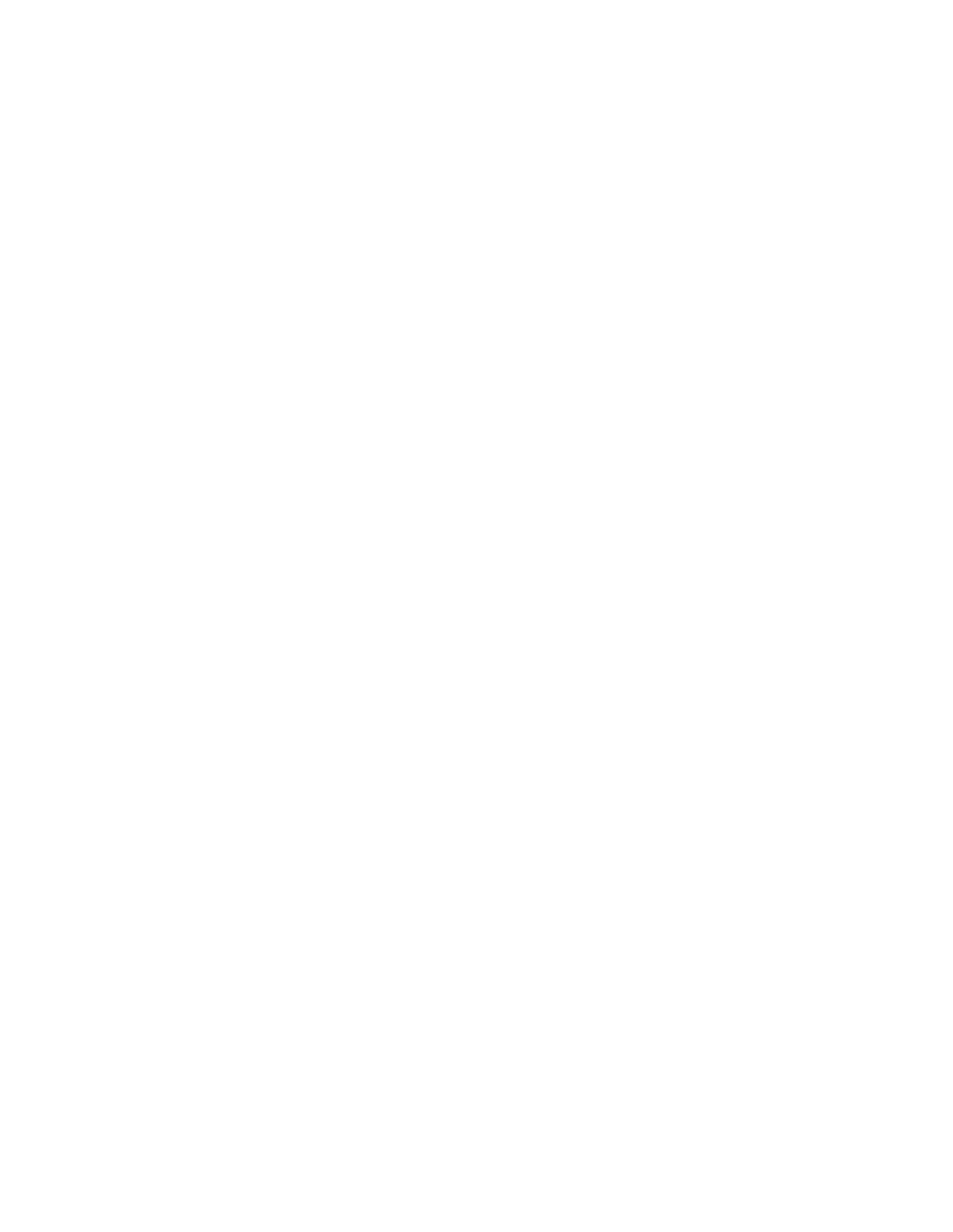# Table of Contents

| 1.0 |                                                                                                                                   |                                                                |  |
|-----|-----------------------------------------------------------------------------------------------------------------------------------|----------------------------------------------------------------|--|
|     | 1.1                                                                                                                               |                                                                |  |
|     | 1.2                                                                                                                               |                                                                |  |
|     | 1.3                                                                                                                               |                                                                |  |
|     | 1.4                                                                                                                               |                                                                |  |
|     | 1.5                                                                                                                               |                                                                |  |
| 2.0 | THE CONCEPT: AN ABORIGINAL CENTRE FOR RESEARCH AND DEVELOPMENT<br>FOCUSSED ON COMMERCIALIZATION OF FOREST PRODUCTS AND SERVICES 8 |                                                                |  |
|     | 2.1                                                                                                                               |                                                                |  |
|     | 2.2                                                                                                                               | PARAMETERS OF AN ABORIGINAL RESEARCH AND DEVELOPMENT AGENDA  9 |  |
|     | 2.3                                                                                                                               | TAILORING RESEARCH & DEVELOPMENT AND COMMERCIALIZATION         |  |
| 3.0 |                                                                                                                                   |                                                                |  |
|     | 3.1                                                                                                                               |                                                                |  |
|     | 3.2                                                                                                                               |                                                                |  |
| 4.0 |                                                                                                                                   |                                                                |  |
|     |                                                                                                                                   |                                                                |  |
|     |                                                                                                                                   |                                                                |  |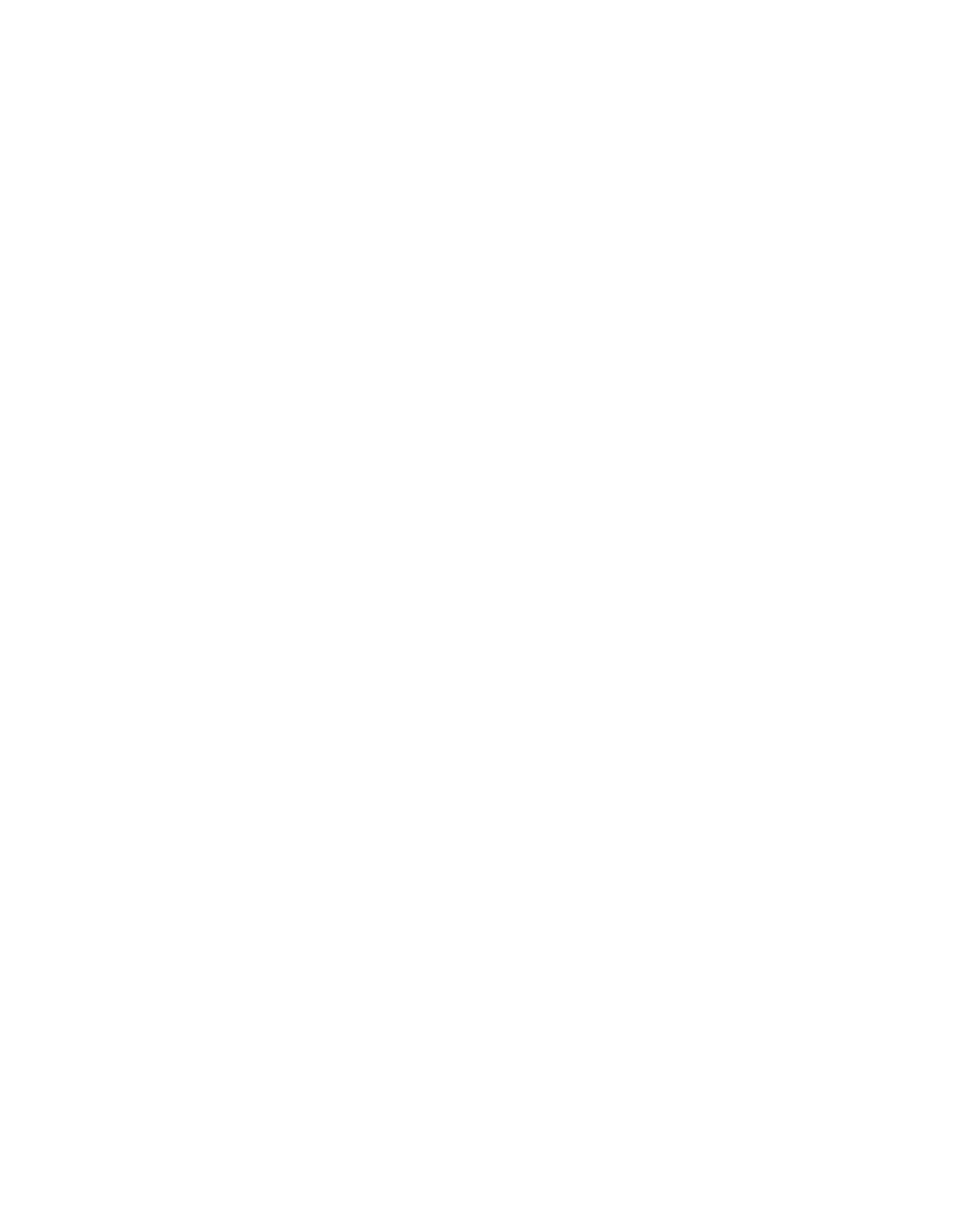## INTRODUCTION

This concept paper pertains to the establishment of an Aboriginal Centre for Research and Development Focussed on the Commercialization of Forest Products and Services. Currently, Aboriginal communities, organizations and enterprises find themselves situated in a context where they are facing tremendous opportunities for forest-based development. Favourable forest sector trends, increased access to resources, and the duty of governments to consult and accommodate Aboriginal interests in forested lands, have led to the strengthened Aboriginal position in the forest sector. The major challenge is to ensure that Aboriginal communities derive maximum socio-economic benefit from the forested lands and forest resources they are acquiring through land claim settlements, treaties, and provincial forest tenure systems.

Recognizing the changing global marketplace for forest products, governments and the forest industry have embarked on a new partnership which has research and innovation as an essential component of forest industry renewal. A restructuring of national research and development institutes followed by a commitment by the Federal government to support industry competitiveness has taken place. These new arrangements for research and development have the bio-economy and knowledge-based opportunities for the forest products industry as their priorities. Aboriginal forest-based development is not a stated priority in these new arrangements and no linkages with the Aboriginal organizations have been contemplated. Consequently, Aboriginal peoples lack the focussed, institutional support

*"Aboriginal peoples lack the focussed, institutional support needed to carry out the research and development and to support commercialization of opportunities unique to them.*"

needed to carry out the research and development and to support commercialization of opportunities unique to them. Pursuit of these opportunities will require an institutional approach that considers the distinct forest values and interests of Aboriginal communities and the importance of appropriate capacity-building. An Aboriginal Centre for Research and Development Focussed on the Commercialization of Forest Products and Services will fill a significant void in the forest sector and will contribute to the socio-economic advancement of Aboriginal peoples.

This concept paper includes a planning and development process as a first phase of establishing an Aboriginal Centre for Research and Development Focussed on the Commercialization of Forest Products and Services. The proposed planning and development process will consist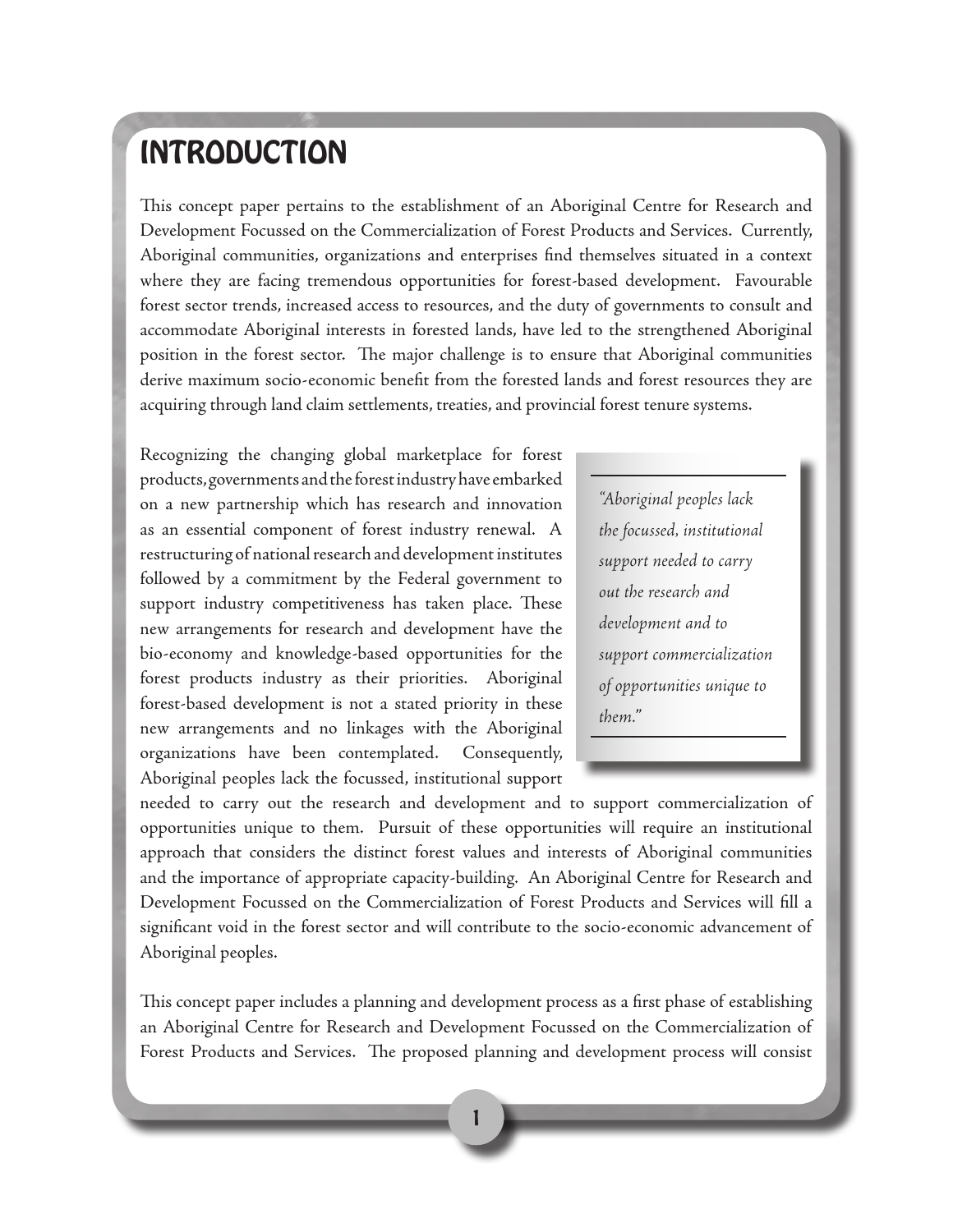of refinement and validation of the concept, the preparation of a supporting business case, the recruitment of partners, and the identification of funding sources. To launch the planning and development process, an early commitment of potential partners willing to contribute feedback and consider ongoing involvement over the longer term, is required. The planning and development phase will be carried out over a period of four months coordinated by the National Aboriginal Forestry Association (NAFA).

## 1.0 BACKGROUND AND CONTEXT

### *1.1 INCREASED ACCESS TO FOREST RESOURCES*

The amount of forest land owned or managed by Aboriginal peoples is steadily increasing and currently it is greater in size than the total land base of Nova Scotia (55,000 square kilometres). This land base is extremely important to Aboriginal communities in maintaining their relationship to land, serving as the locus for the physical community, and the center for both timber and non-timber use in traditional territories. Included in the land base are Indian reserve lands, land claim settlement and treaty entitlement lands, and some fee simple lands, managed under a myriad of agreements and jurisdictional arrangements. Additionally, Aboriginal communities and their forest enterprises are gaining access to forest resources through provincial forest tenure systems or through contractual arrangements with large forest companies. First Nation interests across Canada hold tenure representing access to an annual harvest allocation of some 11.7 million cubic meters of timber which is 6.4% of the 2006 Canadian total. Within the past two years, several provinces have committed to increasing forest resource allocations to Aboriginal

communities through existing tenure arrangements and through specifically designed arrangements.

Over the next twenty years, the amount of Aboriginal owned forest land is expected to rise exponentially as treaties are finalized in British Columbia, treaty land entitlement is completed in the prairie provinces, and other types of land claims are resolved throughout the country. A doubling of the Aboriginal owned and managed forested land base within twenty years may be a realistic estimate considering that treaty and land claim settlements is currently a priority of all governments. From the perspective of governments, there is a need to achieve certainty in land tenure, which in turn will create a climate for investment and provide economic benefits

*"...Aboriginal communities ultimately need to diversity their approaches to forest-based development. The challenge for Aboriginal communities is to effectively utilize the forest resources they have, and will acquire."*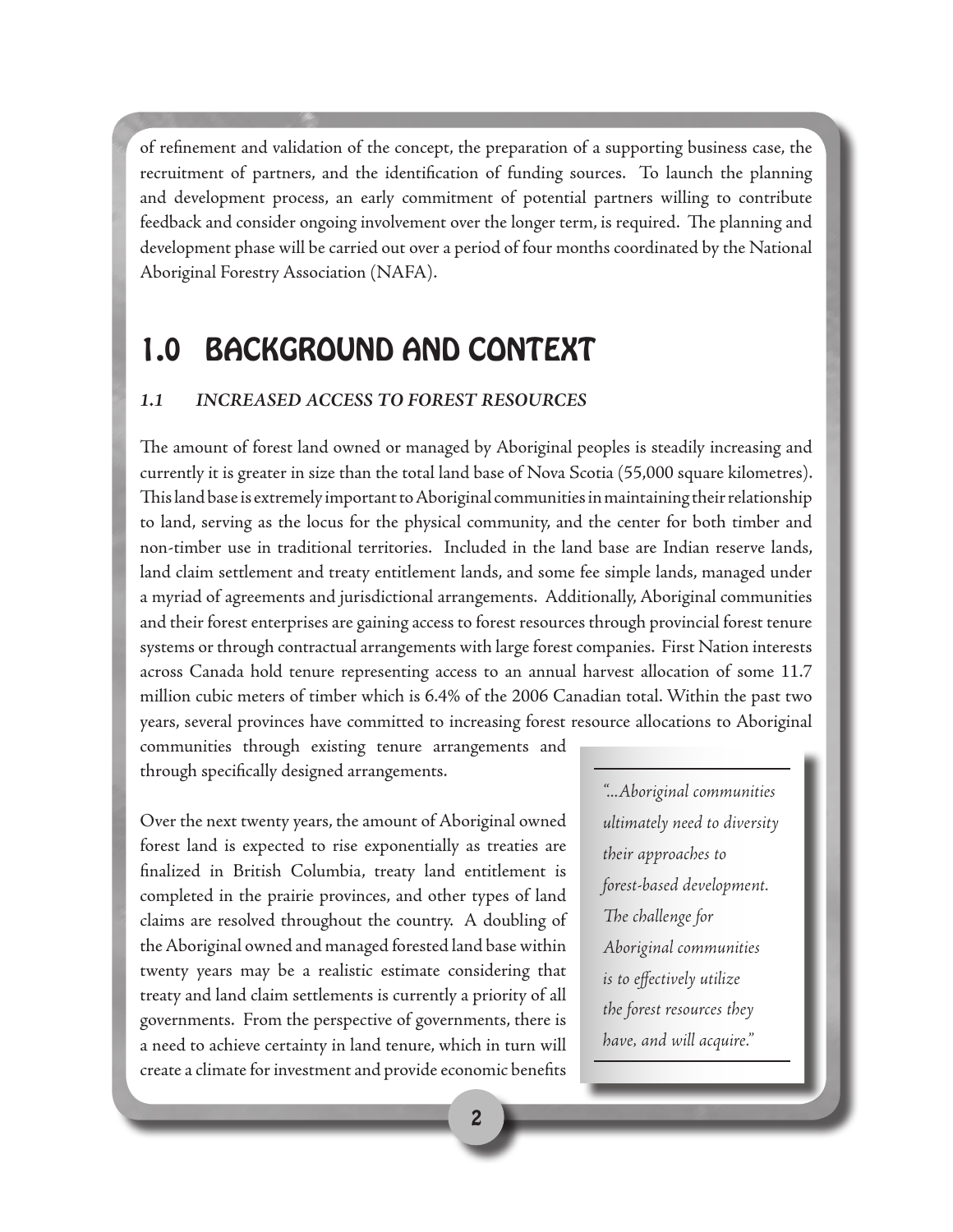to the country as a whole. For Aboriginal communities, increased access to resources is the ultimate objective of land claims and is essential for the building of community enterprises and developing partnerships with industry. It is expected that a greater proportion of the land to be acquired by Aboriginal communities will be of high commercial value considering the locations of the outstanding land claims currently being negotiated.

To this point in time, Aboriginal involvement in the forest products industry has been to provide labour and wood supply. With Aboriginal peoples' access to forest resources steadily increasing, and the realization that the current downturn in the forest industry's commodity production will be long term, Aboriginal communities ultimately need to diversity their approaches to forestbased development. The challenge for Aboriginal communities is to effectively utilize the forest resources they have, and will acquire. For many it is the only game in town.

### *1.2 TRENDS AND DRIVERS IN THE FOREST SECTOR*

A growing consensus in the forest sector is that increased Aboriginal involvement will be an integral feature of the new forest economy. Emerging trends and drivers in the forest sector are more compatible with Aboriginal aspirations and the duty on the part of federal and provincial governments to consult and accommodate Aboriginal rights and interests, requires that new proactive arrangements be implemented to address Aboriginal forest interests. Aboriginal

peoples are now, more than ever before, well-positioned to contribute a strong voice in the strategic decisions that must be made to capture new and emerging opportunities to commercialize the goods and services that Canada's forests are able to provide.

There are several important trends and drivers in Canada's forest sector that should create important commercial opportunities for Aboriginal peoples given appropriate combinations of research, commercial development, and Aboriginal investments of entrepreneurial and capital resources. These include:

*"A growing consensus in the forest sector is that increased Aboriginal involvement will be an integral feature of the new forest economy. "*

1) the transition to value-added production including product and market diversification,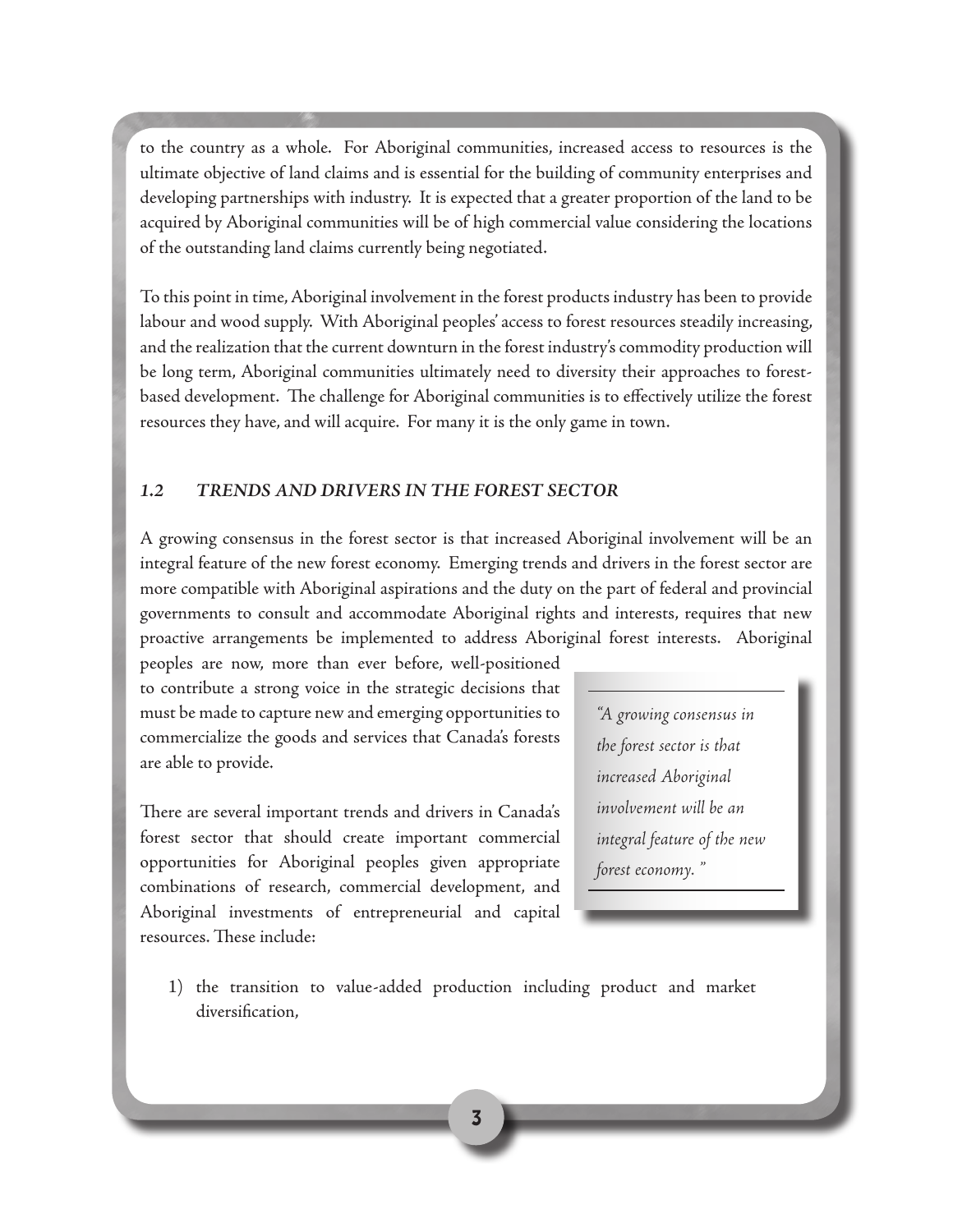- 2) product and forest management system certification that opens markets for sustainably produced forest products and requires Aboriginal involvement as an element of the certification process,
- 3) increasing pressure for forest conservation and growing environmental service demand, as forests are seen as a primary source of biodiversity, and provide carbon sequestration and water and air filtration,
- 4) expansion of forest management complexity and related emergence of diverse commercial opportunities for forest management services,
- 5) renewed opportunities for non-timber forest products and widening potential for forest bio-products and forest bio-mass,
- 6) incremental tenure reform leading to increased forest management responsibility at the community level,
- 7) investor and consumer demand for socially responsible forestry and increasing corporate awareness of Aboriginal and treaty rights leading to new forms of partnership with forest industries.

The major driver behind the strengthened position of Aboriginal peoples in the forest sector has been the recognition of Aboriginal and treaty rights. Constitutional entrenchment of Aboriginal and treaty rights in 1982 and subsequent Supreme Court decisions have laid a broad framework for consultation and accommodation and have confirmed the rightful place of Aboriginal peoples as fundamental participants in shaping future forest policy. In more recent decisions the courts have called on the Crown to negotiate and reach agreement on measures to accommodate these rights through processes in which the Crown must act honourably. Though rooted in history, Aboriginal and

*"Though rooted in history, Aboriginal and treaty rights are futureoriented and they will serve as the basis for more inclusive institutional arrangements..."*

treaty rights are future-oriented and they will serve as the basis for more inclusive institutional arrangements and will define new political relationships that Aboriginal peoples will have with governments and non-Aboriginal society. As Aboriginal and treaty rights are fundamentally about land and resource use, institutional change will implicate forest policy and create space in the forest sector for Aboriginal peoples.

4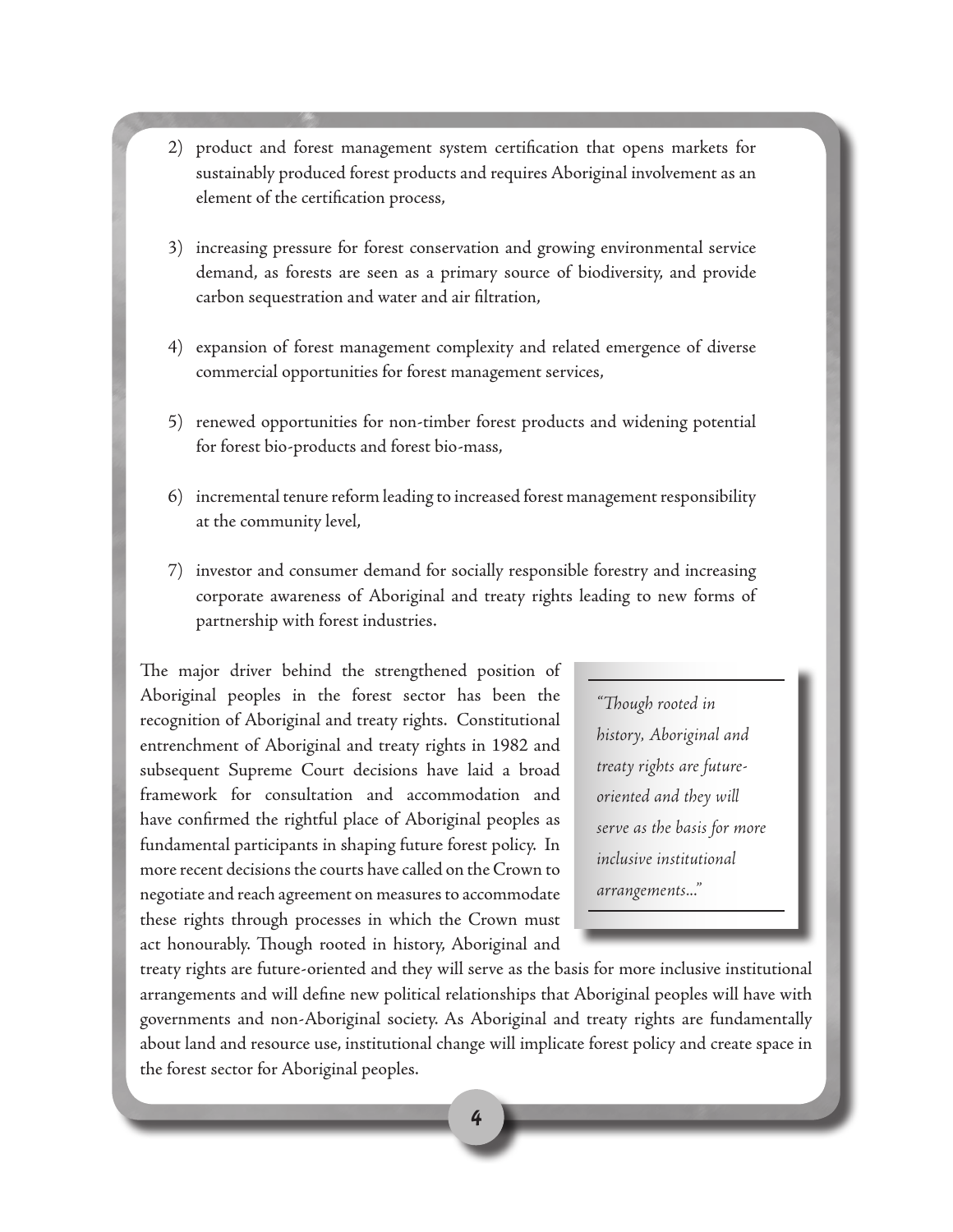The need for increased Aboriginal institutional capacity to undertake forest research has been heightened by Supreme Court decisions that confirm governments' duty to consult and to accommodate Aboriginal rights and interests. Although the Supreme Court has ruled that the duties to consult and to accommodate rest solely with the Crown, it also placed a reciprocal onus on First Nations to respond in accordance with good faith consultation processes and to make their interests known. To be consulted and to assess and devise measures that will serve to accommodate their interests and concerns, requires that First Nations generate their own data and development plans. To make their concerns known and to effectively input into decisionmaking processes in a timely manner is behooving to the establishment of an Aboriginal forest research and development capacity.

The future economic well-being and cultural survival of Aboriginal peoples in Canada is strongly linked to the sustainable development of forests and forest resources. Eighty percent of all First Nation communities are located within a forest environment. The desire to support viable economic foundations for Aboriginal communities is strongly shared by Aboriginal peoples, the public and private sector, and the general Canadian populace. Canadians recognize the mutual interest and benefits that are to be derived from increased Aboriginal involvement in the forest sector.

### *1.3 FOREST SECTOR RESEARCH AND DEVELOPMENT*

Changing marketplace conditions and the resultant transformation taking place in the forest products industry, has heightened the need for forest sector research and development. Corporate mergers and acquisitions, the permanent or indefinite closure of hundreds of mills, the loss of tens of thousands of jobs, characterize the contraction of the traditional forest industries, i.e. pulp and paper and lumber. The sector-wide research and development thrust is to halt the decline of these industries while at the same time, create new products and processes. In a report (May 2007) commissioned by the Forest Products Association of Canada entitled Industry at a Crossroads, it was strongly emphasized that Canada should support a renewed commitment to research and innovation with the objective to strengthen the Canadian forest products industry.

To a large extent, this commitment has already been made. Over the past three years, there has been a concerted effort on the part of governments and industry to restructure institutional arrangements for forest sector research and development. FPInnovations created in 2007 through the incorporation of Canada's three national research institutes, FERIC (woodlands operations), Forintek (wood industries), and Paprican (pulp and paper), is now the world's largest public/ private, not-for-profit forest research institute. It has the goal of strengthening the Canadian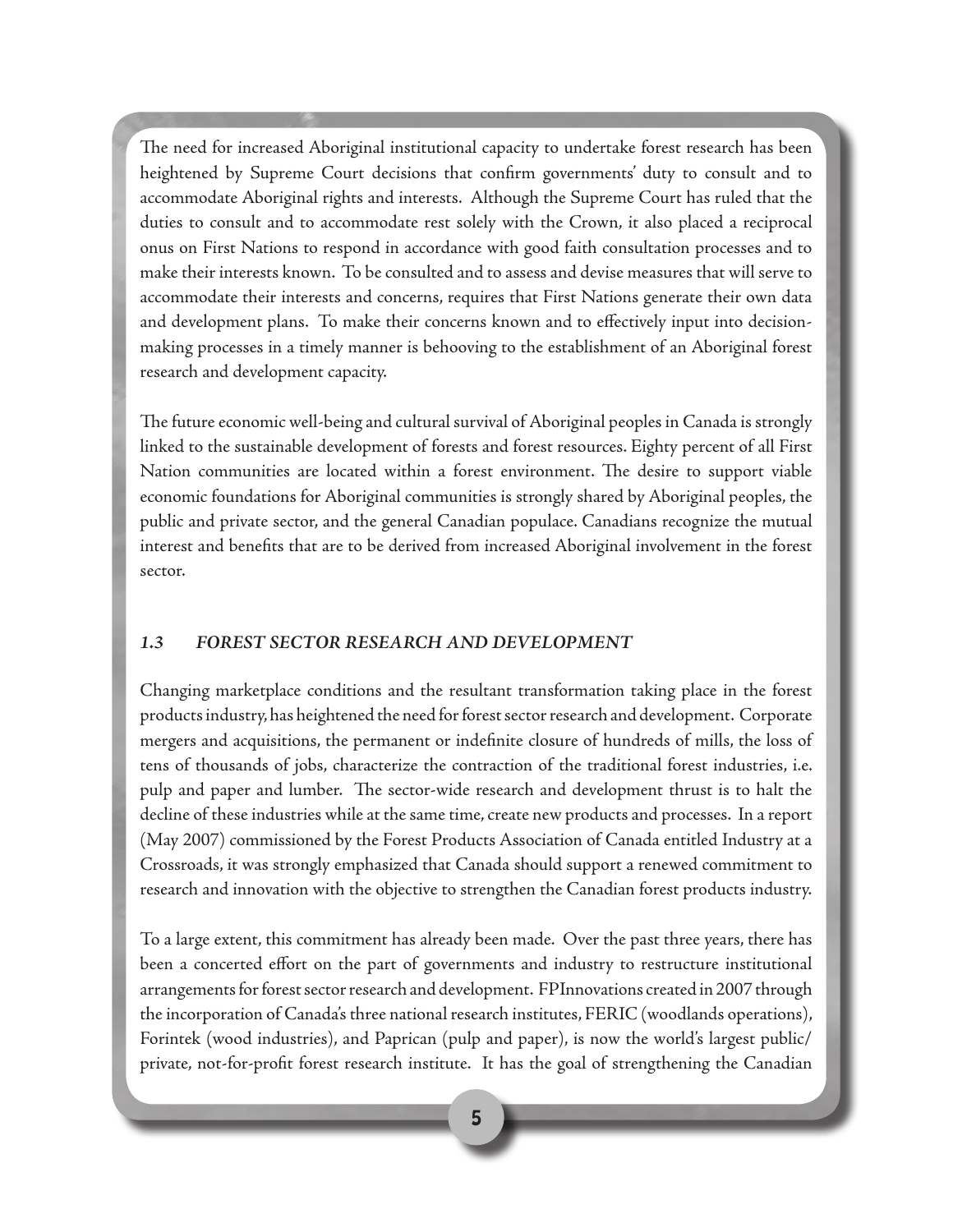forest sector's global competitiveness through research and innovation, knowledge transfer and implementation. FPInnovations, which is directed by member forest companies, works on behalf of its membership and consequently much of its research outputs are proprietary in nature. Also with a similar goal, the Wood Fibre Center, created in 2006 through the reallocation of the financial and human resources of the Canadian Forest Service of Natural Resources Canada, complements the research and development initiatives of FPInnovations by focussing research on wood supply (fibre attribute knowledge) and forest regeneration programs.

Recently, the Federal and some provincial governments have announced special measures and

financial resources to expand markets and promote forest innovation and investment, and in the process, augment the resources of national and provincial research institutes. Responding to the needs of the industry, the Federal Government's support and commitment is to strengthen the competitiveness of the industry and to assist the industry in its transformative change, in view of the realities of the new forest economy. The funding provided by the Federal Government will produce outputs, though non-proprietary, intended to benefit the industry and enable the industry to set priorities with respect to what research is most important.

*"...forest sector research and innovation initiatives now being formulated, do not contemplate the needs of Aboriginal communities in forest-based development."*

Despite the broad acknowledgement in the forest sector that Aboriginal people have a significantly increasing influence in forest resource management and use, forest sector research and innovation initiatives now being formulated, do not contemplate the needs of Aboriginal communities in forest-based development. Mechanisms to engage the Aboriginal community in forest sector research and development have not been established to this point in time.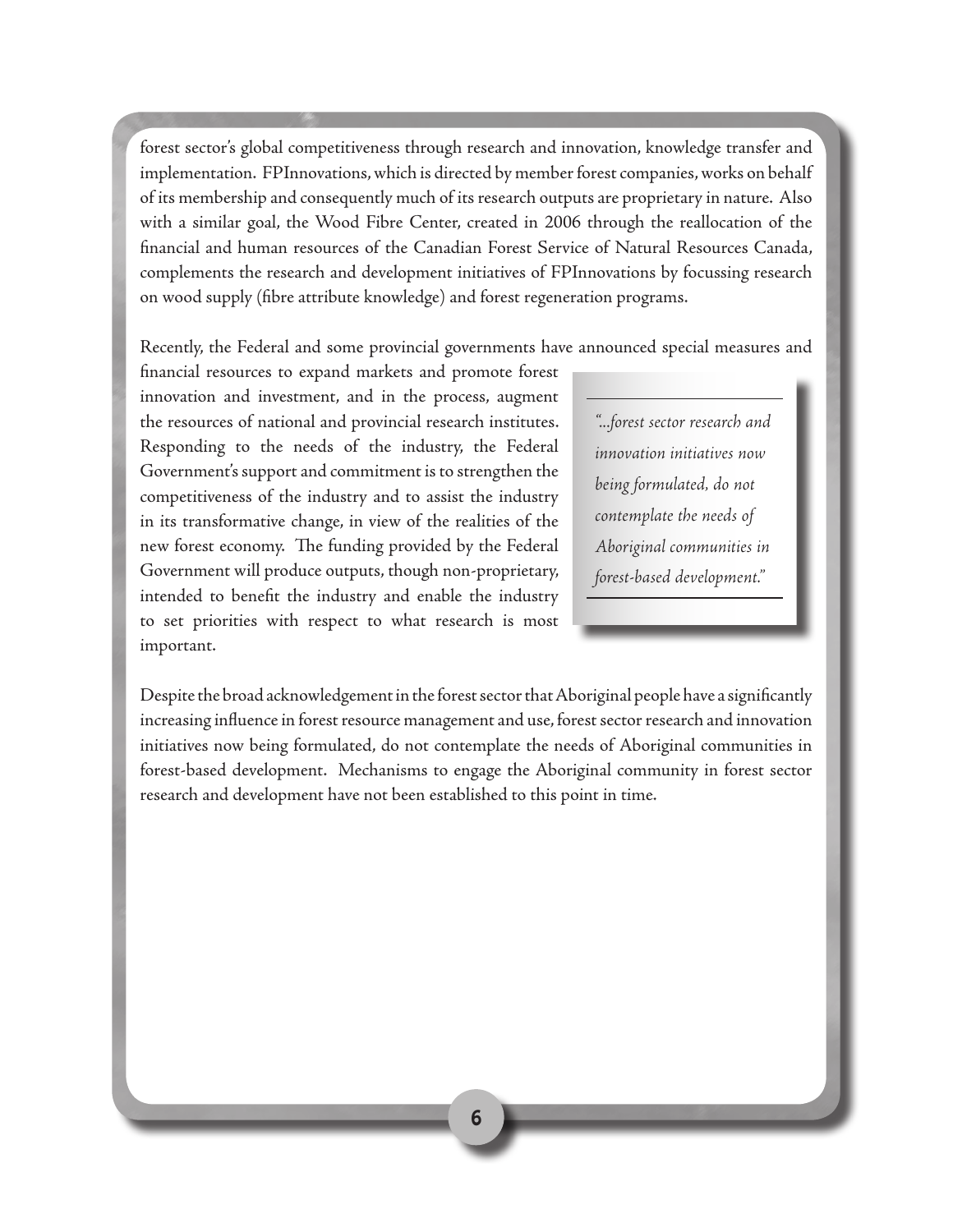## *1.4 ABORIGINAL CAPACITY*

Demographic developments across Canada's forest zone reflect a growing Aboriginal population in the face of an aging forest sector work force. To draw on a local labour force, the forest sector will increasingly look toward Aboriginal populations. At present, approximately 15000 Aboriginal people derive their incomes from the forest sector. The estimated 1200 Aboriginal owned forest-based businesses are the source of this wage income alongwith some employment gained in the non-Aboriginal forest industry. This employment and business experience gained over the past generation, is contributing to increased capacity enabling Aboriginal peoples to participate more fully in all dimensions of the sector. As well, several educational institutions across Canada have implemented specially tailored programs for Aboriginal students related to business, wood and forest science, and natural resources management. Initiatives to build the capacity of Aboriginal communities to seize forest-based opportunities are essential in meeting the needs of the growing Aboriginal labour force.

Aboriginal people have not yet broken into several key areas of commercial value related to the forest sector. While participation in harvesting and silviculture has provided some localized employment and business development, advances also need to be made in areas of product development, valueadded processing, and development of high-value niche markets for Aboriginal forest products and services. Success here will release the full value of the forest sector to Aboriginal communities and their entrepreneurs.

*"Aboriginal people have not yet broken into several key areas of commercial value related to the forest sector. "*

### *1.5 MEETING THE CHALLENGE AND OPPORTUNITY*

The challenges inherent in realizing forest sector opportunities require a concerted institutional presence to guide, define, and support the Aboriginal role in developing Canada's emerging modern forest sector. Additionally, a strengthening of Aboriginal forestry capacity at the community and regional levels is essential in order to engage effectively in forest sector activities. A co-requisite of this capacity-development will be a renewed focus amongst Aboriginal organizations and communities on the commercial development opportunities that will be possible in the new forest sector. The establishment of an Aboriginal Centre for Research and Development focussed on Commercialization of Forest Products and Services will be an important step in addressing these challenges.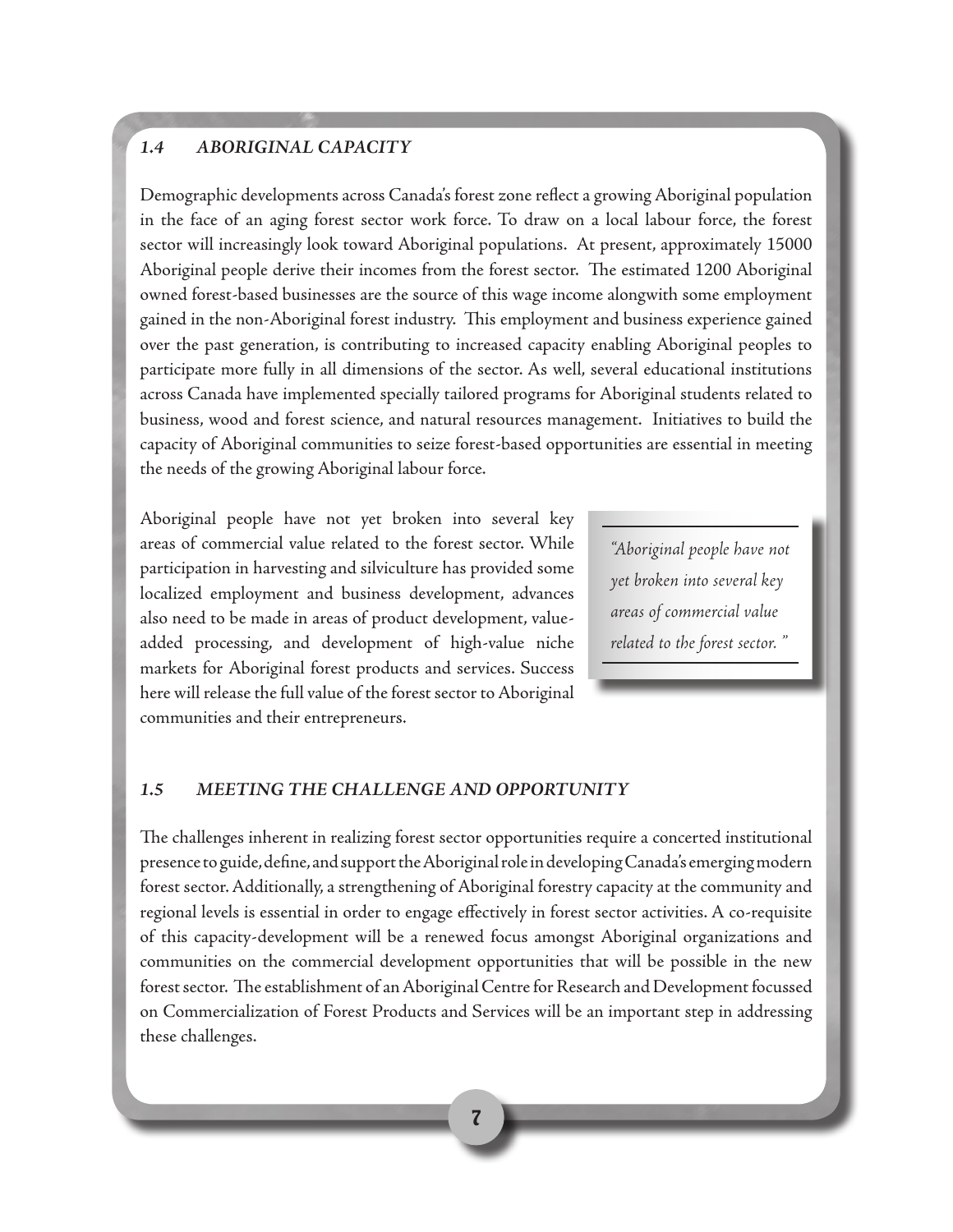## 2.0 THE CONCEPT: AN ABORIGINAL CENTRE FOR RESEARCH AND DEVELOPMENT FOCUSSED ON COMMERCIALIZATION OF FOREST PRODUCTS AND SERVICES

Aboriginal communities, organizations and enterprises find themselves situated in a context where they are facing tremendous opportunities for forest-sector development. However, they lack the focussed, institutional support needed to carry out the research and development and to support commercialization of these opportunities. The time is right for an Aboriginal Centre for Research and Development Focussed on Commercialization of Forest Products and Services.

### *2.1 ABORIGINAL SPECIFIC RESEARCH AND DEVELOPMENT*

Why is there a need for a specific research and development institution related to the commercialization of Aboriginal forest sector opportunities? Why can't the needed research and development be carried out through the existing forest sector institutions?

The need for a specific Aboriginal forest sector institutional capacity arises from two directions. First, many of the challenges that must be addressed and resolved if the commercial potential of Aboriginal forest products and services is to be realized, center around issues that are very sensitive to Aboriginal peoples. These include issues around intellectual property, collective ownership/private ownership, use and commercialization of traditional knowledge, and institutional arrangements based on Aboriginal governance structures. Improving our understanding how traditional and commercial values can be mediated, and trade-off decisions

made, can best be facilitated through an Aboriginalspecific and Aboriginal-controlled institution – one that is appropriately linked to Aboriginal leadership nationally and regionally.

Secondly, the social and economic values systems at play in the context of Aboriginal forest sector commercialization are different from those represented in the mainstream forest industry and its supporting research and development institutions. Aboriginal enterprises pursue forest sector commercialization from a values base that is distinctive from the prevailing industry and therefore need research and development support from an institutional base distinct from that used by the current industrial forest sector.

*"Aboriginal enterprises pursue forest sector commercialization from a values base that is distinctive from the prevailing industry and therefore need research and development support from an institutional base distinct from that used by the current industrial forest sector."*

8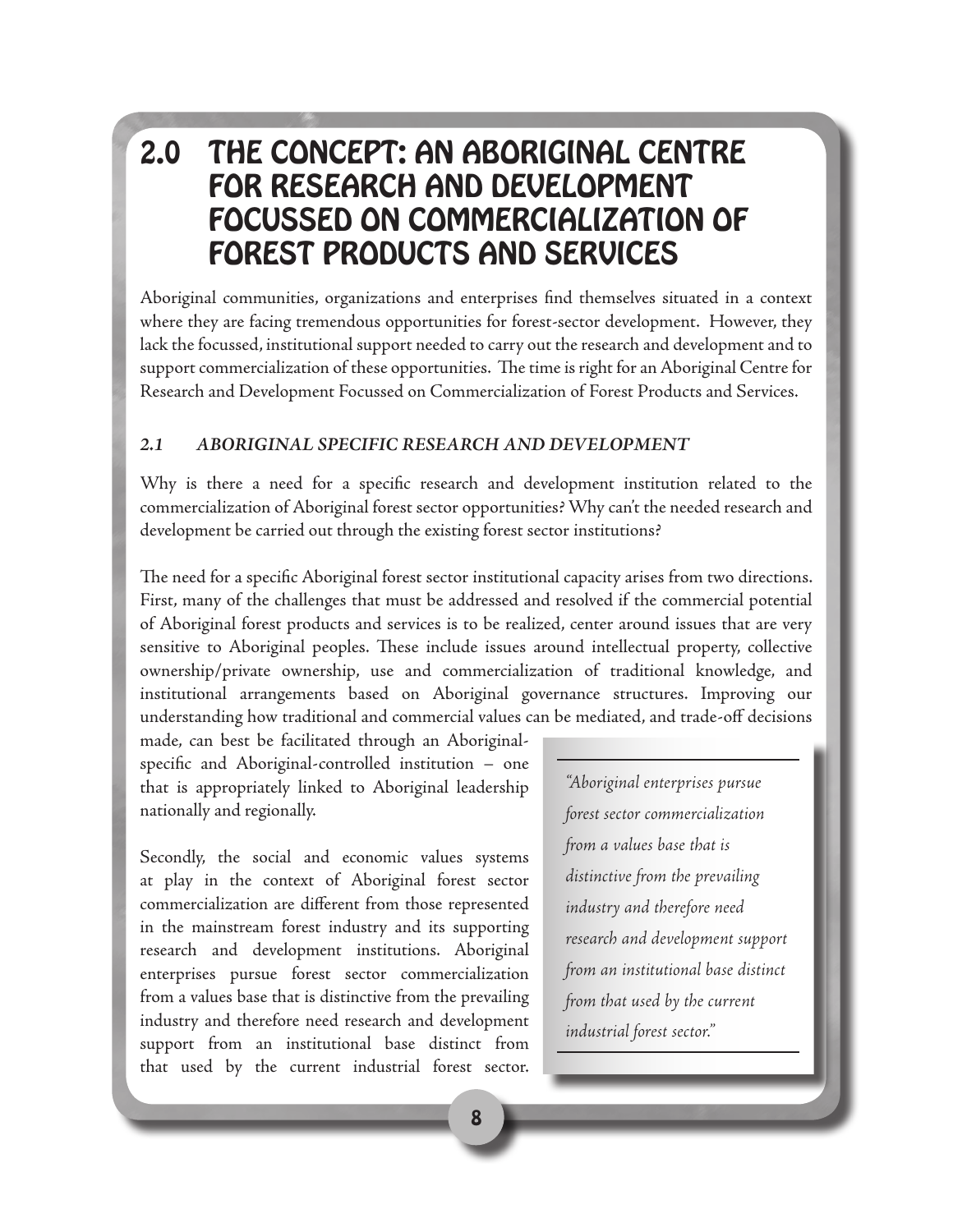Unlike the current forest industry which gives priority to commodity and mass production, and global competitiveness, Aboriginal forest-based development and attendant research and development support will probably need to focus more on value-added, non-consumptive uses, alliance and regional marketing, and environmental servicing. Forest certification and trends of fair trade and social corporate responsibility are more compatible with this approach to development. These and other trends should enable Aboriginal forest companies to differentiate their products and develop some of their own distribution channels over time. An Aboriginal forest products industry, once it has developed appropriate niche(s) in the marketplace, may be less vulnerable to the ill effects of globalization which have befallen the larger Canadian forest products industry.

An Aboriginal controlled research and development centre will enable Aboriginal community engagement in forest sector discussions at a level beyond which it can currently participate. This will enrich the debate by including a focus on the scientific, commercial, traditional, and governance realities that Aboriginal communities find themselves in. For this reason, it is fundamental that the research and development Centre receive its mandate and priorities directly from the Aboriginal community.

*"...it is fundamental that the research and development Centre receive its mandate and priorities directly from the Aboriginal community."*

In this context, there is a need to refine the concept and develop the business case for an Aboriginal Centre for Research and Development Focussed on Commercialization of Forest Products and Services. This Aboriginal centre will provide a primary focus on the needs, issues and opportunities inherent in commercializing products and services that hold promise for Aboriginal forest-based development. The Aboriginal-controlled research and development centre envisioned will be dedicated to building the institutional linkages and capacity needed to identify, commercialize, and promote emerging forest sector opportunities.

### *2.2 PARAMETERS OF AN ABORIGINAL RESEARCH AND DEVELOPMENT AGENDA*

The research and development agenda of the Centre will need to: 1) link emerging productive capacity in the Aboriginal forest products and services sector with emerging markets for new forest sector products and services; 2) identify and resolve issues related to the recruitment of Aboriginal capital, entrepreneurial expertise, and community support; 3) resolve technical issues related to production, commercialization and marketing of Aboriginal-produced forest goods and Aboriginal-delivered forest management and environmental services.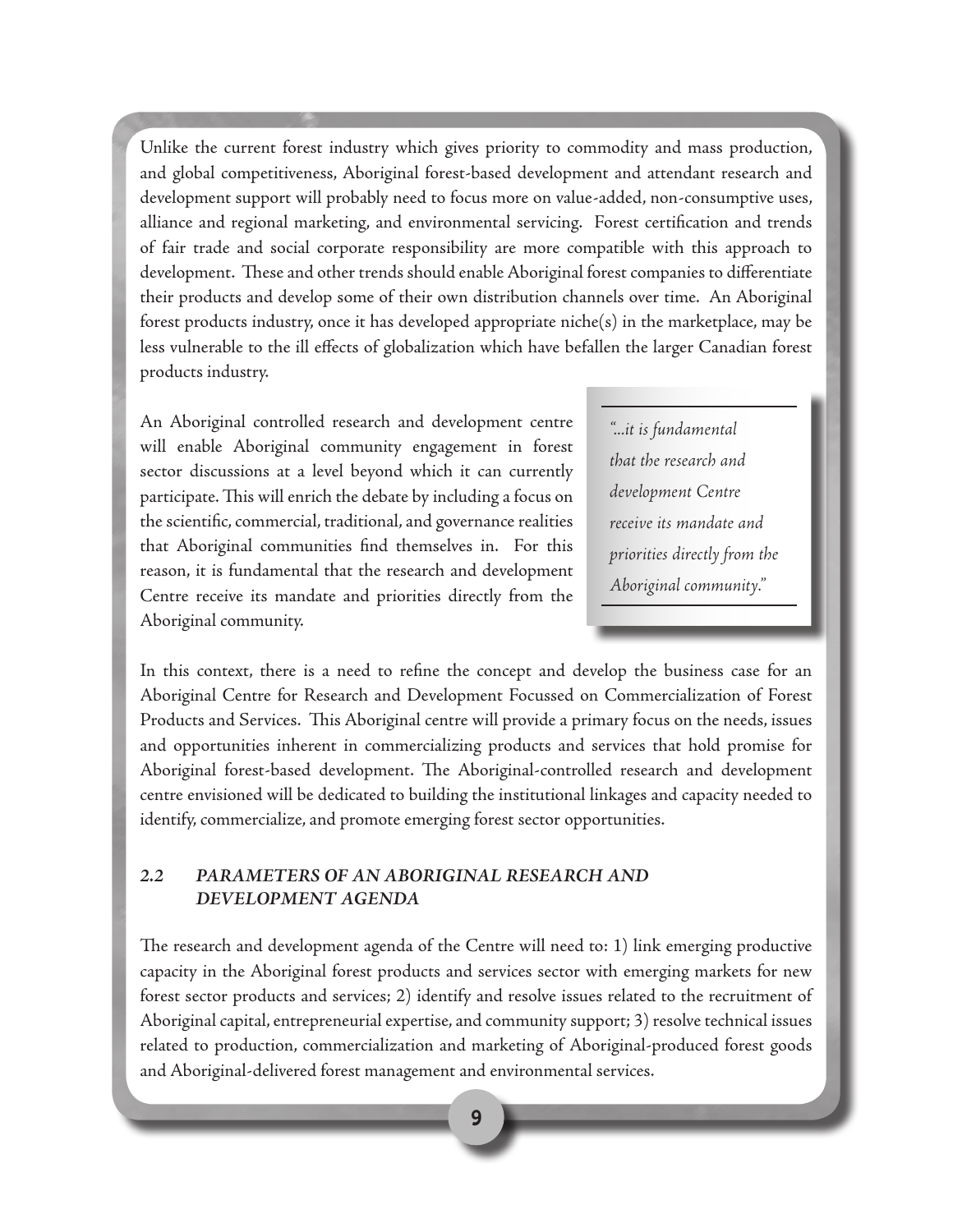Operationally, the Centre will build institutional linkages between research agencies, commercial development institutions, and Aboriginal businesses, communities and organizations. These linkages, combined with the Centre's internal capacity, will enable the Centre to advance its agenda through: 1) in-house research; 2) support for an agenda of research that can be carried out by a network of partner agents; 3) opportunity marketing and tech transfer with our Aboriginal base; and, 4) market-side awareness building to promote the commercial capacity of the Aboriginal forest sector.

In summary, opportunities in the forest sector requiring Aboriginal focussed research and development support for innovation and commercialization include:

*"...the Centre will build institutional linkages between research agencies, commercial development institutions, and Aboriginal businesses, communities and organizations."*

- primary processing of commodity wood products, high value specialty wood, and engineered wood products,
- secondary and value-added wood processing diversified to include the manufacturing of finished products,
- non-timber forest products including the harvesting, processing and marketing of wild foods, medicinal plants, botanicals, landscaping and home decor products, etc.,
- forestbio-product development includingfood, fibre, heat, power, pharmaceuticals and carbon-based fuels, oils, and chemicals,
- plantation management and agroforestry,
- the development of new approaches to partnerships and resource co-management with the established forest industry and new businesses in the emerging subsectors,
- forest management services including data collection and management, silviculture and restoration, GIS and planning support, auditing and field surveys, fire protection, road maintenance, etc.,
- parks and protected areas, and other forest conservation initiatives; management and services,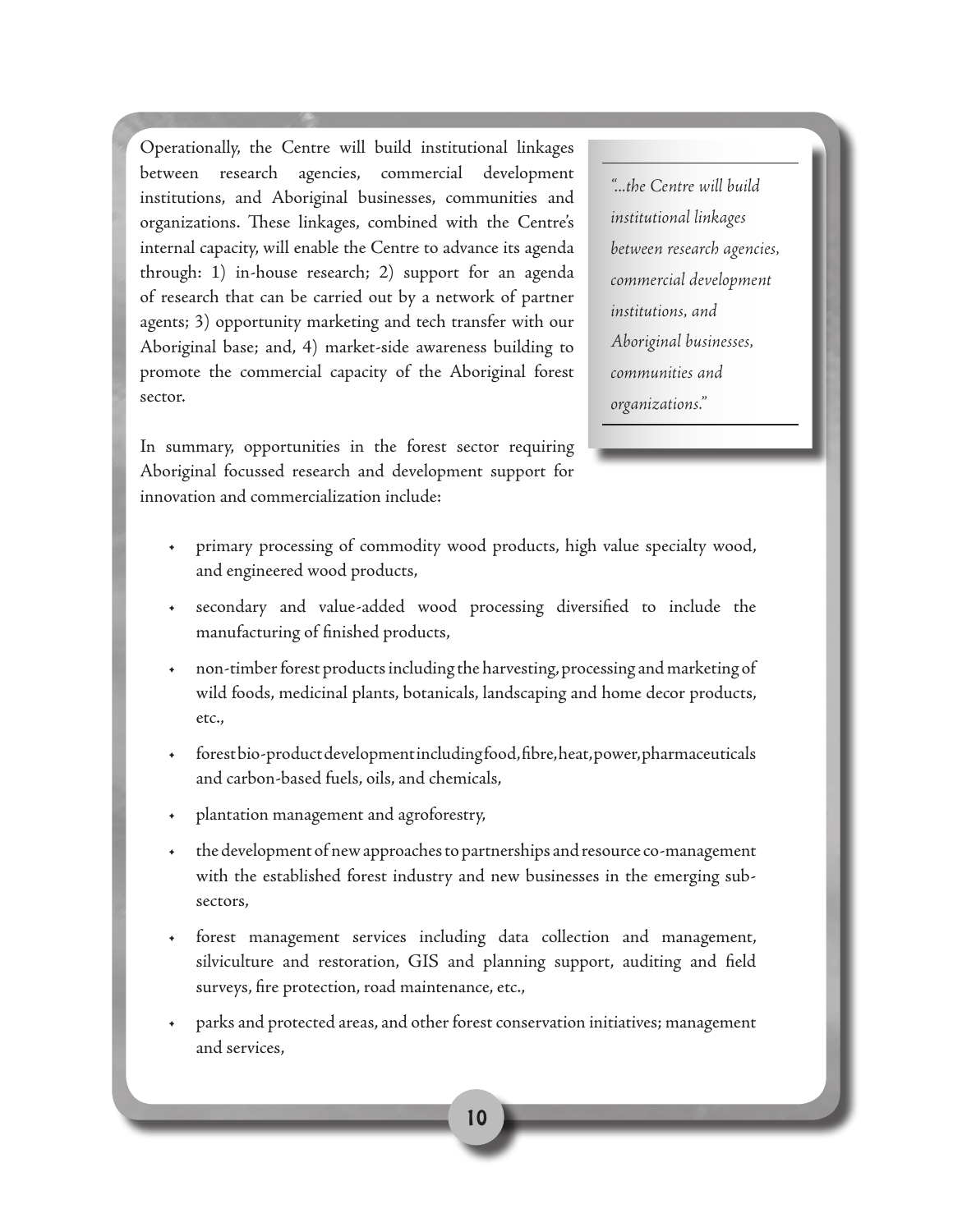- ecosystem/ecological/environmental services including forest carbon storage and sequestration and offset trading, watershed and forest hydrology management, biodiversity preservation, and wildlife habitat management, and
- nature based tourism, recreation and other non-consumptive forest use activities.

Aboriginal forest research and development is inherently multi-dimensional with the need to address issues and concerns at a broad policy level, at strategic planning levels, and at the

operational level from the perspective of individual Aboriginal communities. At a policy level for example, the resolution of integral issues such as those underlying forest-related traditional knowledge and intellectual property rights, will only be realized when Aboriginal people have the resources, expertise and organizational support to study and come forward with new positions and approaches to the issues. An Aboriginal Centre for Research and Development is essential to any significant advancement in Aboriginal forest-based development.

*"An Aboriginal Centre for Research and Development is essential to any significant advancement in Aboriginal forest-based development."*

## *2.3 TAILORING RESEARCH & DEVELOPMENT AND COMMERCIALIZATION SERVICES TO ABORIGINAL NEEDS AND CIRCUMSTANCES*

An Aboriginal Centre for Research & Development and Commercialization would not duplicate the core services of other forest industry research and development institutes, i.e., FPInnovations. These would be no attempt to establish laboratories for the purpose of developing new products, technologies and manufacturing processes. Applied research in this context is beyond the scope of an Aboriginal Centre for Research & Development and Commercialization as a concept envisioned in this document.

It is highly probable however, that there will be a need for this type of research and development support as there is considerable potential for new product development based on Aboriginal knowledge systems. A key function of an Aboriginal Centre for Research & Development would be to arrange for applied research on Aboriginal innovations while conducting supporting inhouse research on intellectual property rights, marketability, and other related development challenges. Developing and implementing effective partnership arrangements with existing research and development institutes for applied research would be integral to addressing this aspect of Aboriginal forest-based development.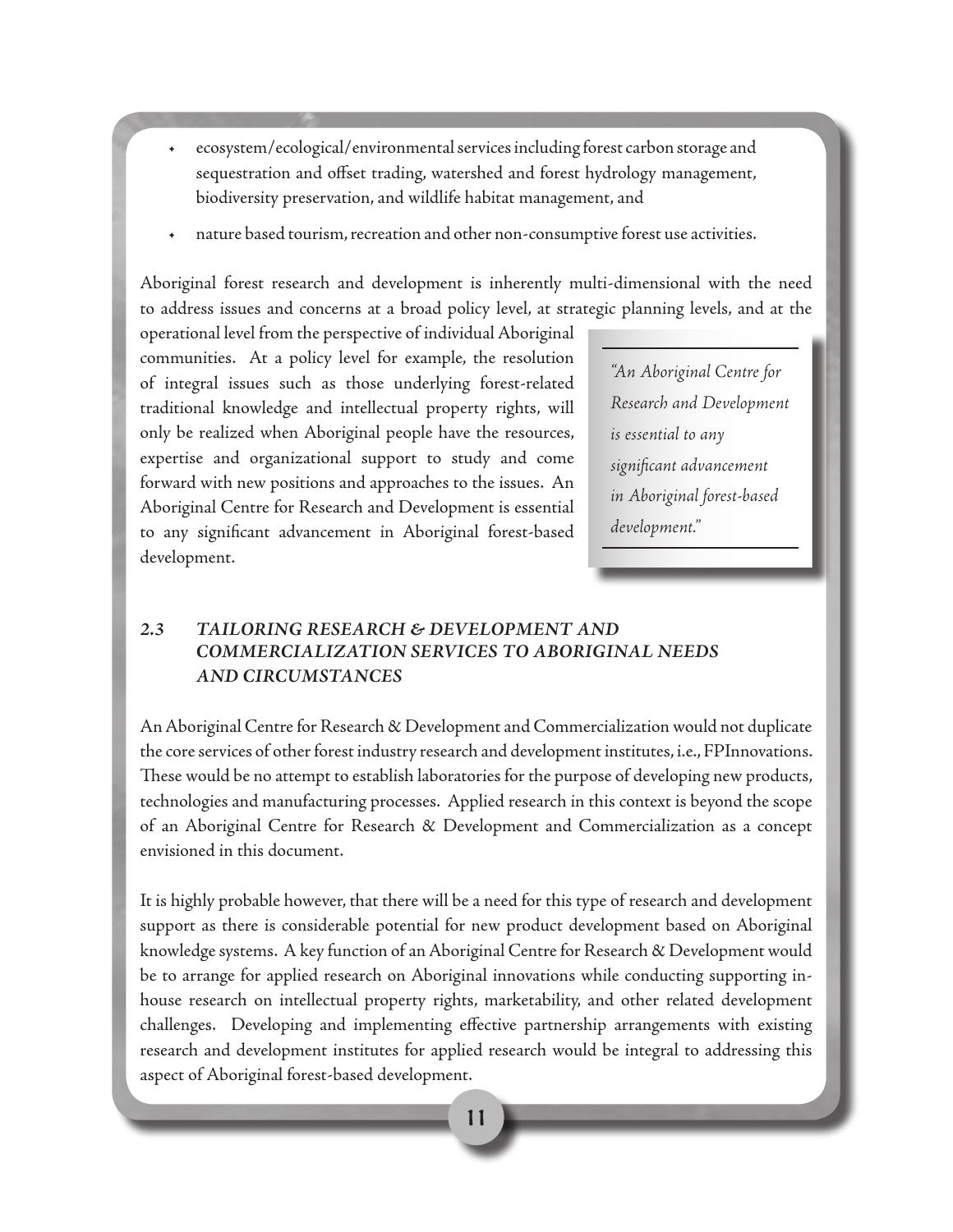Existing forest industry research and development institutes such as those embodied within FPInnovations have not accepted a mandate to support Aboriginal forest-based innovation and developments. They are organizations that are membership-based, established to serve the needs of their governmental and more specifically, their industrial members, most of whom are large integrated multi-national corporations. Nonetheless, FPInnovations has indicated a willingness to explore Aboriginal research & development needs and have partnered, at least on one occasion, with an Aboriginal organization. In British Columbia, the initiative "Building Wealth With Wood: First Nations Forestry Value-Added Seminars" is an initiative of the First Nations Forestry Council of BC whereby the services of FORINTEK (a division of FPInnovations) have been acquired, on a fee for service basis, to support Aboriginal forest-based development. Without question, an Aboriginal Centre for Research & Development would focus on such partnerships to acquire applied research services, associated technology transfer, and expertise in several other related areas. In this process, the role of the Aboriginal Centre for Research & Development would be to tailor applied research findings and technological innovation, to correspond to the needs and circumstances of Aboriginal enterprises and communities.

Value-added wood processing, non-timber and forest and forest bio-products and ecological goods and services, are the sub-sectors for which an Aboriginal Research and Development and Commercialization initiative is most needed. With the view that Aboriginal enterprises could hold a competitive advantage in these certain forest sub-sectors and that innovation in Aboriginal forest product or service development is not addressed through existing research & development initiatives, an Aboriginal Centre would provide the following services:

- A. Acquisition and Provision of Advisory Services, which may include:
	- (1) provision of strategic and timely customized intelligence on resource access, business development and market opportunities, and economic trends relevant to the forest industries and emerging sub-sectors,
	- (2) technology transfer facilitation and adaptation of research results from existing forest sector research institutes, in the form of written briefs and synthesis, and through presentations at workshops, seminars and conferences and arrangements for field/pilot testing,
	- (3) acquisition and provision of technical, advisory, and mentoring support services to assist in business start up and the achievement of higher efficiencies in existing forest-based businesses. Services could potentially include the preparation of business plans and grant applications, and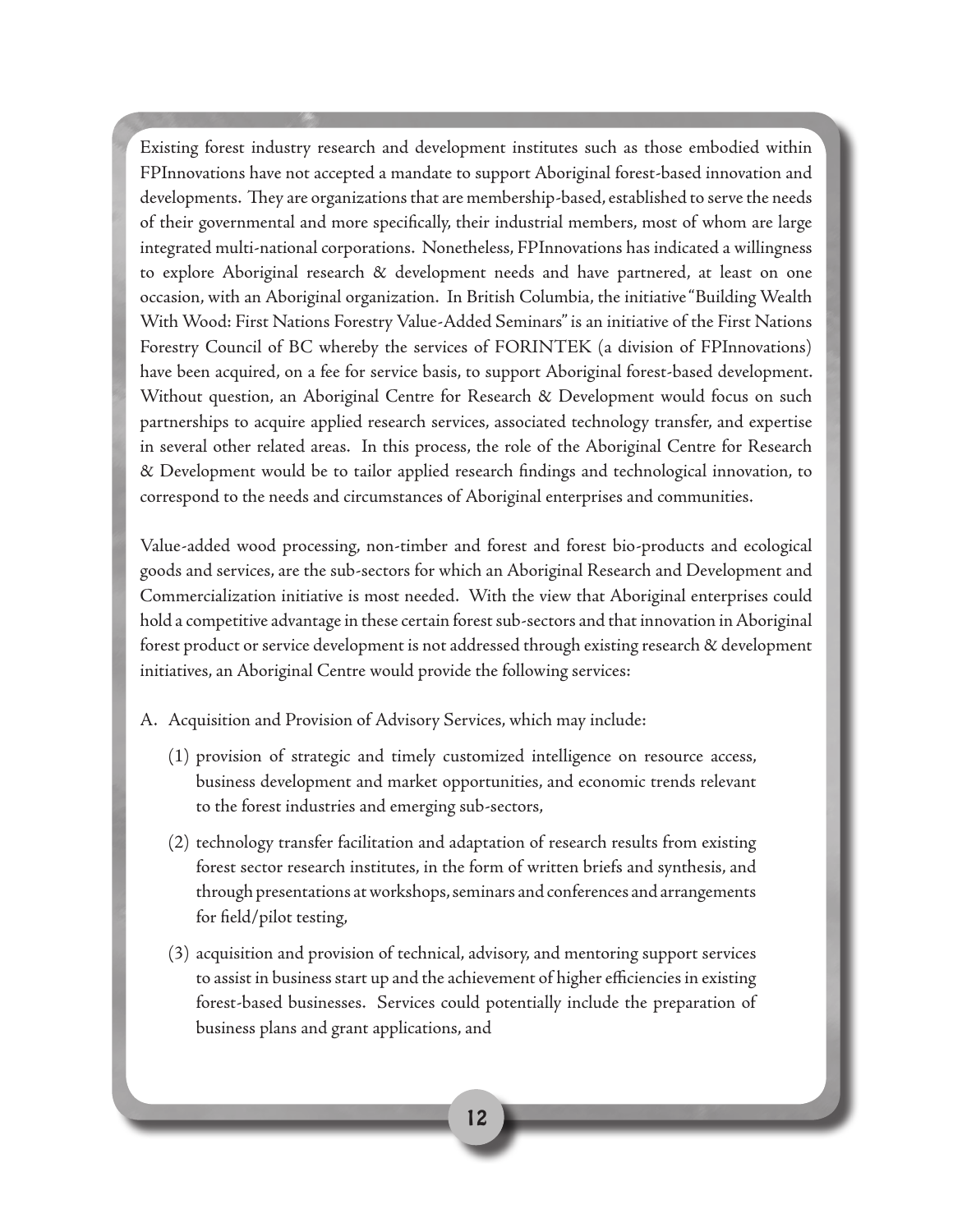- (4) development and implementation of a guiding commercialization process for Aboriginal forest products and services.
- B. Promotion of Aboriginal Forest Businesses and Aboriginal Produced Forest Products and Services through:
	- (1) development and maintenance of an Aboriginal Forest Products and Services Directory and data-base,
	- (2) mechanisms to enable working relationships among Aboriginal forest enterprises on a regional, sub-sector or issue-specific basis,
	- (3) networking opportunities within the forest sector and direct relationships with corporate and institutional buyers of forest products and services;
	- (4) alliances inside and outside the forest sector on issues related to sustainable development, forest certification, fair trade, community development, corporate social responsibility, etc.,
	- (5) Aboriginal participation in trade shows and missions to showcase their products/ services and assist in the development of promotional materials,
	- (6) marketing initiative(s) for Aboriginal produced forest products and services, including the branding of Aboriginal produced forest products to differentiate them in the market place, and
	- (7) market development strategies focussed on government procurement, First Nation housing, intertribal trade with the USA, housing authorities and building associations, and targeted export markets.
- C. Policy Research (in-house) and Advocacy activities to integrate research and development and commercialization with other forest sector issues through:
	- (1) mechanisms to enable discussion among Aboriginal forest-based businesses so as to identify issues critical to their success,
	- (2) relationships with governments, relevant industry associations, forest companies, research institutes and organizations to ensure that Aboriginal forest issues are considered and addressed in forest research,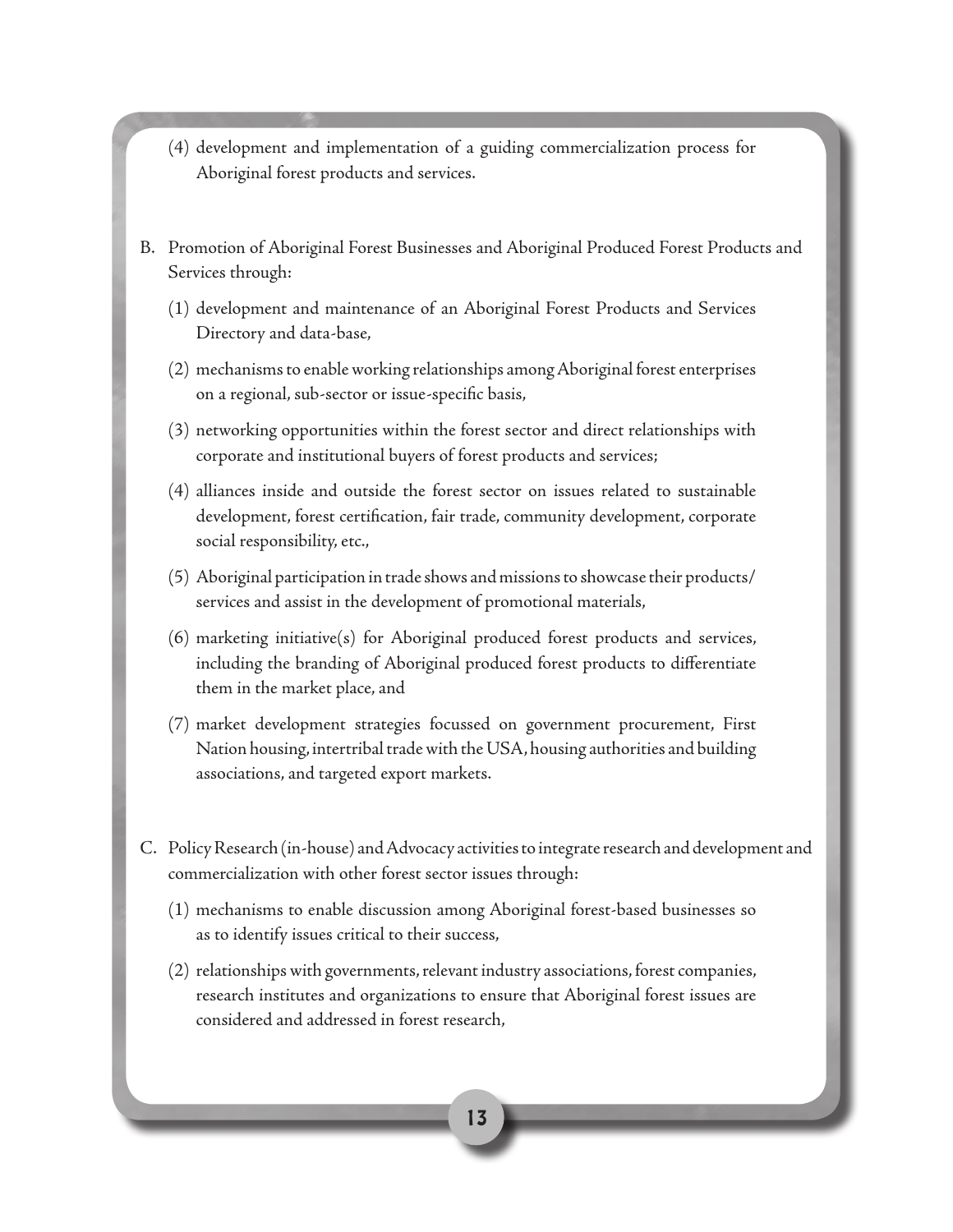- (3) protocols, licensing and patents to protect the intellectual property rights of Aboriginal people and enterprises particularly those aspects related to traditional forest-related knowledge,
- (4) collaboration with governments on issues (e.g. trade) and initiatives (e.g. market based pricing) to facilitate an environment conducive to Aboriginal forest based development and industry participation,
- (5) partnerships with industry, governments, research institutes and Aboriginal organizations to research and address existing barriers to Aboriginal forestbased development.
- D. Benchmarking Aboriginal Business development in the Forest Sector to establish a starting point and;
	- (1) contribute to the general benchmarking of Aboriginal business development through the development and collection of data on Aboriginal forest-based business development,
	- (2) aggregate data by forest sub-sectors reflecting Statistic Canada's industrial classification standards,
	- (3) develop a status report(s) on Aboriginal participation in the forest industries.

Aboriginal people have relied on forest resources for livelihood, materials, and cultural purposes for centuries, and therefore having a knowledge base and perspectives that are unique in application. The opportunity to innovate in a contemporary and organized fashion, based on this knowledge, has not been afforded to Aboriginal people. An Aboriginal Centre for Research and Development Focussed on the Commercialization of Forest Products and Services would have, as an underlying objective, to foster a market orientation and entrepreneurial culture in a sector which must be a cornerstone to Aboriginal economies.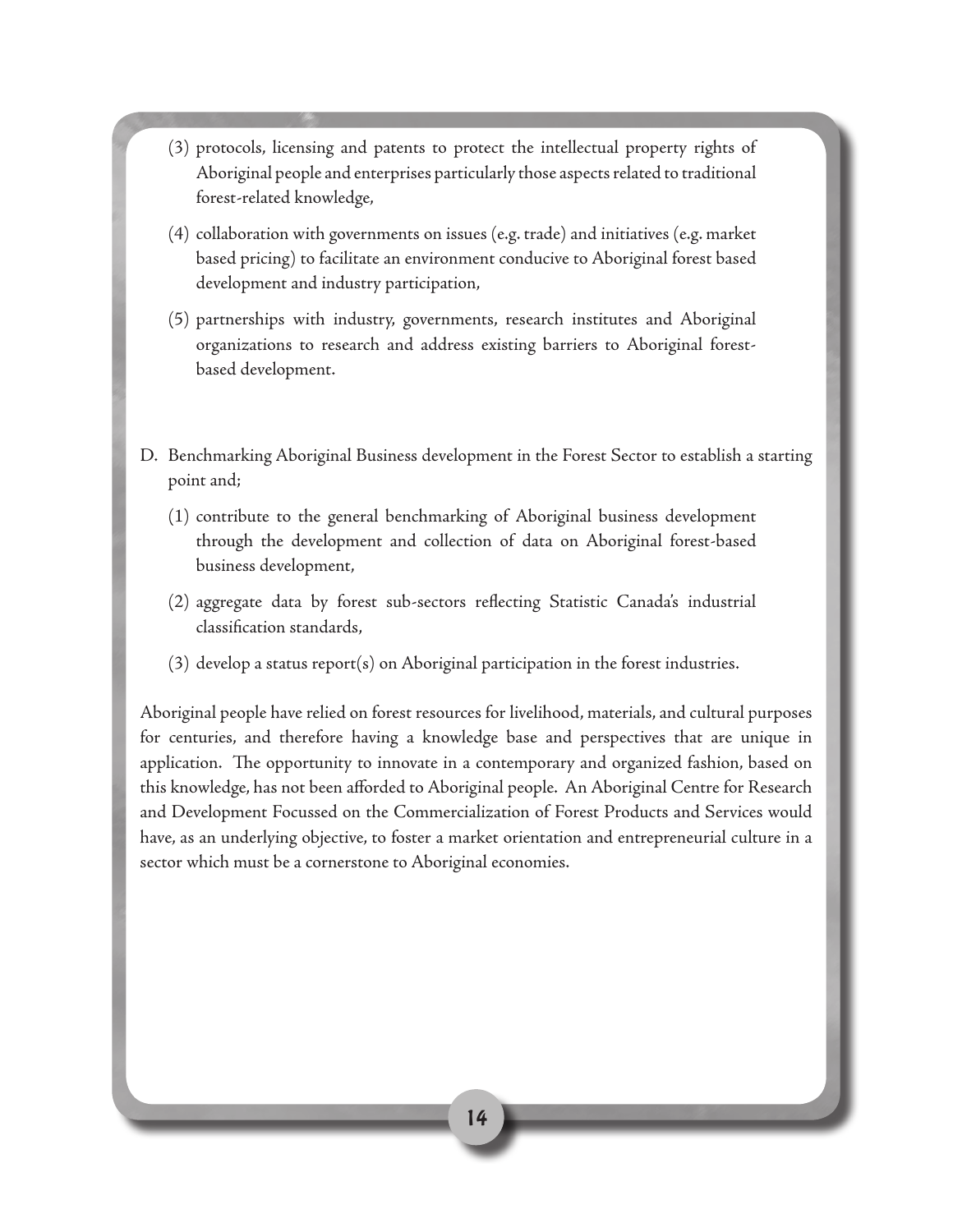## 3.0 PROPOSED PLANNING AND DEVELOPMENT PHASE

NAFA intends to pursue the development of an Aboriginal Centre for Research and Development Focussed on Commercialization of Forest Products and Services. This section

sets out a development approach to advance the concept to the point where it can be promoted to potential funding agencies. Bearing in mind the criteria and selection processes of funding programs such as those of the Networks of Centres of Excellence, NAFA will carry out the following three tasks over a period of four to five months. NAFA is seeking immediate response to this concept proposal as there will be a need to demonstrate support as the proposal moves forward.

*"NAFA is seeking immediate response to this concept proposal as there will be a need to demonstrate support as the proposal moves forward."*

### *3.1 INITIAL TASKS*

The three tasks are as follows:

(1) Refinement and Validation of the Concept

The first task in this work will be to distribute this draft concept document to a wide range of Aboriginal organizations, forest sector researchers and specialists, as well as governmental and non-governmental organizations involved with one or more of the underlying issues or areas of opportunity. The purpose of this initial communication will be to identify interested parties, obtain their input and determine if they are willing to support further development of the concept. Discussions through teleconferencing and one-on-one meetings will occur to obtain input and direction on the scope of research and development activity, modes of operation, institutional structure and linkages, etc. A workshop of interested parties will conclude the validation of the concept.

(2) Preparation of the Business Case

It is expected that the eventual submission/final proposal will seek financial support for the Centre primarily from public funding sources in accordance with established program criteria. The business case will demonstrate that investments made in the Centre will result in significant economic, social and environmental benefits for all Canadians and will contribute to Canada's image internationally. As well, the business case will engage the private sector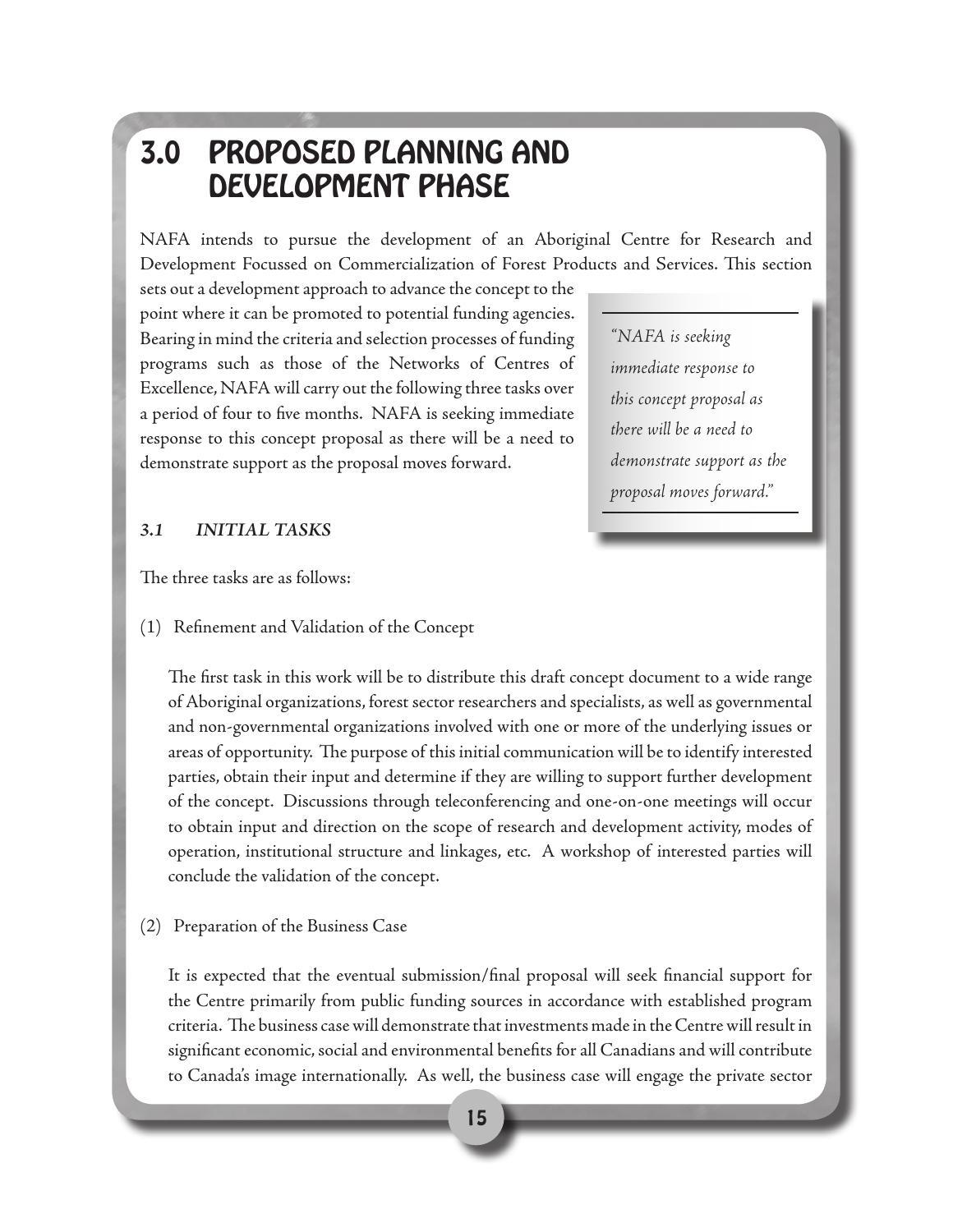and other non-governmental organizations as financial supporters thereby complementing the funding from governmental sources.

Further, the potential for the Centre to generate revenue streams will be explored as part of the business case. Potential areas of private sector commercial value-generation may include: fees for services to private sector membership; marketing agent for forest sector service providers; product brokerage services; royalty streams; licensing fees. Revenues might also be generated from the foundation sector in areas of compatible agendas.

#### (3) Recruitment of Partners

An Aboriginal Centre for Research and Development focussed on the Commercialization of Forest Products and Services is not feasible without the strong support and commitment of national Aboriginal organizations. These organizations will be key in refining and validating the concept, and then providing ongoing support and direction through defined organizational linkages. Also of utmost importance to the Centre's mandate and operations, will be research and development partnerships with established forest research institutes.

*"An Aboriginal Centre for Research and Development... ... is not feasible without the strong support and commitment of national Aboriginal organizations."*

This task will include the solicitation of Letters of Support from Aboriginal organizations, businesses and communities; from research institutions and centers of innovation; from private and public sector business and commercial institutions; and from key forest sector and environmental sector agents.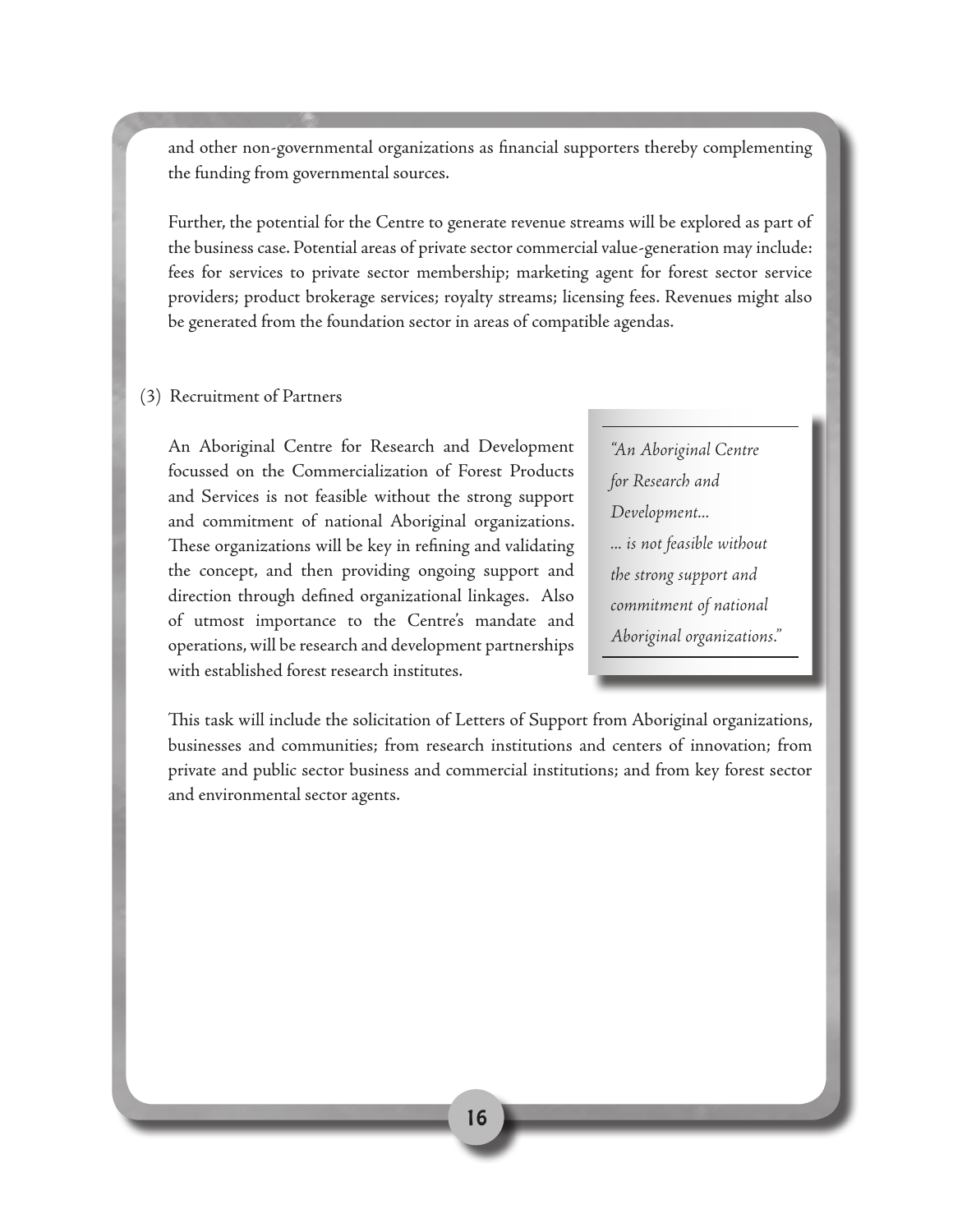### *3.2 COMPATIBILITY WITH FUNDING PROGRAMS*

To encourage and promote sustainable development and to deliver economic, social and environmental benefits to Canadians, governments have implemented research support programs in areas including environmental science and technologies, natural resources and energy. Objectives of these new programs include the capture of new markets through innovation and the commercialization of new products and service, and thus they are compatible with the general concept envisioned here. At the federal level, such programs include those of the Networks of Centres of Excellence, the Canada Foundation for Innovation and the Forest Industries Competitiveness Strategy. Following discussions with potential funding sources, NAFA will develop the eventual submission/final proposal to comply with existing program(s) criteria as appropriate. Letters of Support from key Aboriginal organizations and forest-sector institutions will be used to market the concept to potential funding sources.

## 4.0 THE PROPONENT: NAFA

NAFA is a non-profit, non-government, First Nation-controlled organization, established to promote increased Aboriginal participation in forest management and related commercial opportunities. NAFA was formed in anticipation of the forest sector becoming the cornerstone for economic and social development for many First Nation and Aboriginal communities throughout Canada. NAFA is a membership-based grass roots initiative backed by First Nations and other Aboriginal groups, organizations, and enterprises that function in the area of forestry. During more than a decade of activity, NAFA initiatives and projects have covered a broad range of forest-related issues including market studies focussed on value-added forest products and non-timber forest products; promotion of forestry careers for Aboriginal students; promotion of First Nation forest-sector businesses through development of an Aboriginal forest sector database; and involvement in a wide range of policy fora and research initiatives established at local, regional, provincial, national and international levels.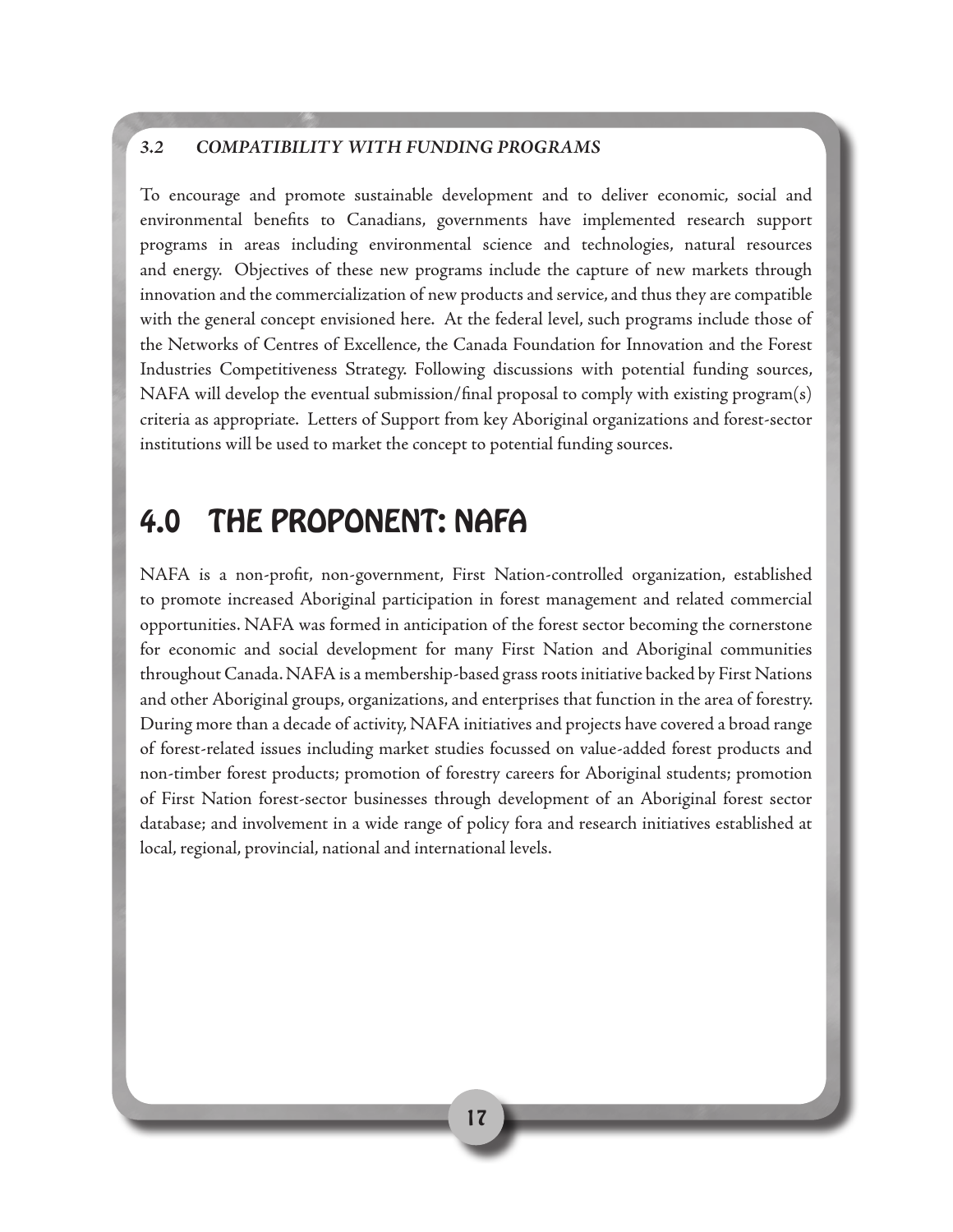## NOTES

- (1) The title of the proposed centre An Aboriginal Centre for Research and Development Focussed on Commercialization of Forest Products and Services – is a working title only and could be renamed in the concept refinement process.
- (2) Both the Federal and Provincial Governments are increasingly acknowledging the duty to consult that arises as a result of Aboriginal and treaty rights affirmation in Section 35 of the Constitution. Canadian Courts have ruled that whenever Crown decisions or actions have the potential to adversely affect Aboriginal or treaty rights or any other Aboriginal or First Nations' interest, the Crown has a duty to consult potentially affected Aboriginal peoples, with the intention of accommodating or substantively addressing their concerns. Most governments have implemented or are drafting policies or guidelines for consultations with Aboriginal peoples. Numerous legal opinions have been rendered on the implications for forest policy.

## REFERENCES

- National Aboriginal Forestry Association, Second Report on First Nation-Held Forest Tenures in Canada, 2007.
- The Report of the National Roundtable on the Environment and the Economy Boreal Futures, Governance, Conservation and Development in Canada's Boreal, October 2005.
- Making Markets Work for Forest Communities © 2002 Forest Trends, Washington, D.C.
- Institutional Approaches to Aboriginal Forestry, National Aboriginal Forestry Association, 2005
- www.nrcan-rncan.gc.ca and www.fpinnovations.ca
- Speech by The Honourable Gary Lunn, P.C., M.P., Minister of Natural Resources, PaperWeek International 2007, Montreal, Quebec, February 2007
- Forest Products Industry Competitiveness Task Force, Forest Products Association of Canada, Industry at a Crossroads: Choosing the Path to Renewal, May 2007.
- A series of draft "driver" papers for the Forest Futures Project, Sustainable Forest Management Network, 2007
- The Report of Standing Senate Committee on Aboriginal Peoples Sharing Canada's Prosperity – A Hand Up, Not a Handout, March 2007
- Canada's National Forestry Strategy, 2003-2008 A Sustainable Forest, the Canadian Commitment